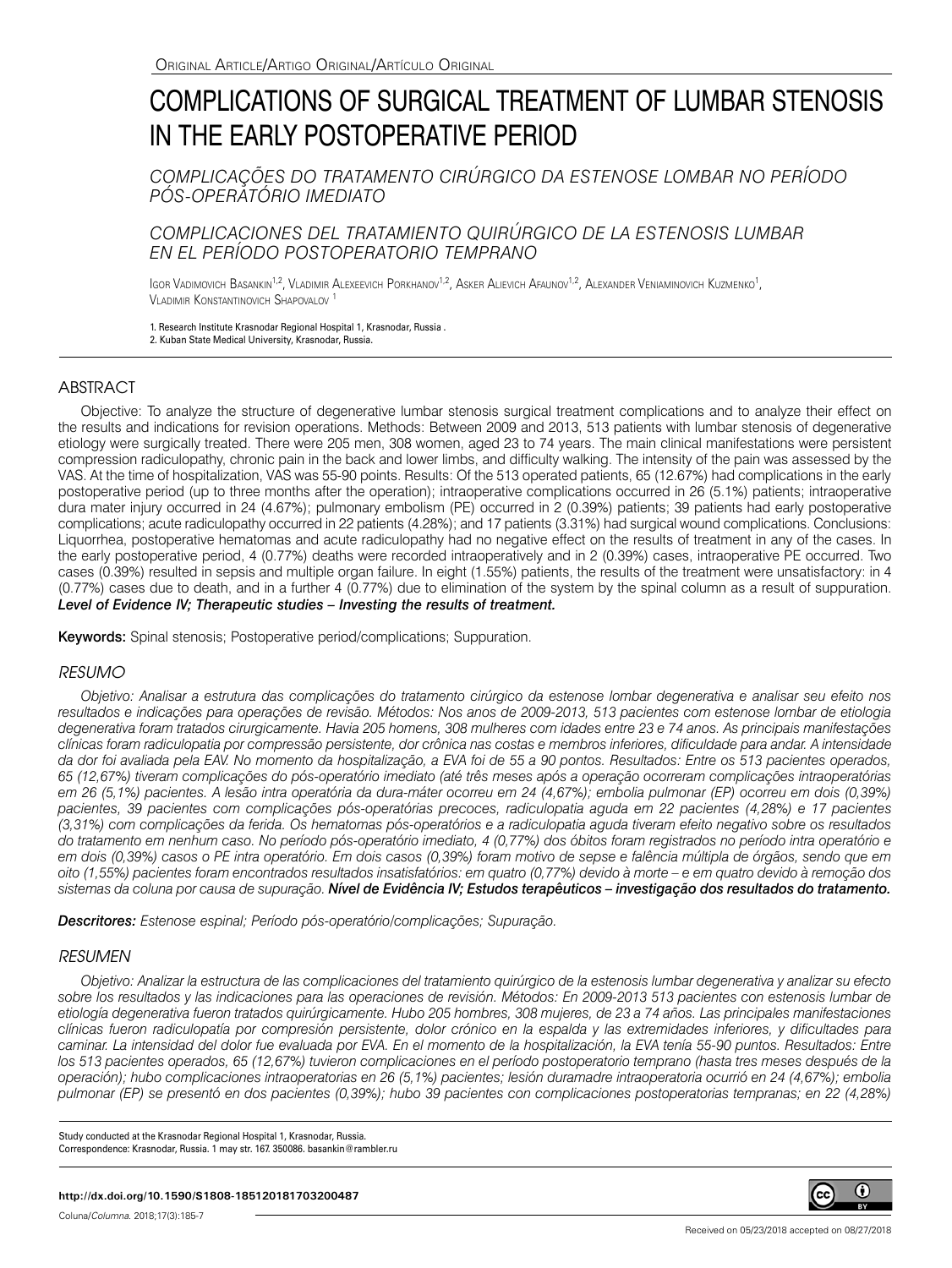*radiculopatía aguda y en 17 (3,31%) complicaciones en la herida. Conclusiones: Liquorrea, hematomas postoperatorios y la radiculopatía aguda no tuvieron efecto negativo en los resultados del tratamiento en ninguno dos casos. En el período postoperatorio temprano se registraron cuatro (0,77%) muertes intraoperatorias y en dos (0,39%) casos se trató de una PE intraoperatoria. Dos casos (0,39%) resultaron en sepsis y falla orgánica múltiple. Se observaron resultados de tratamiento insatisfactorios en ocho (1,55%) pacientes: en 4 (0,77%) debido a la muerte, y en cuatro (0,77%) - debido a eliminación del sistema por la espina dorsal debido a supuración. Nivel de evidencia IV; Estudios terapéuticos – Investigación de los resultados del tratamiento.*

*Descriptores: Estenosis Espinal; Periodo Posoperatorio/complicaciones; Supuración.*

## **INTRODUCTION**

Lumbar stenosis of degenerative etiology is one of the most common causes of progressive functional deadaptation of the spine. According to the literature,<sup>1-6</sup> lumbar stenosis occurs in 6 to15% of patients with chronic back pain. The averaged number of annual operations for lumbar stenosis in Western Europe is 114-132 per 1,000,000 people.4 There are various surgical approaches aimed at eliminating degenerative spinal stenosis, but the choice of technique is still a matter of debate.<sup>3,5</sup> Dorsal root decompression in combination with transpedicular fixation and interbody spondylodesis, performed via posterior or posterolateral access to the intervertebral discs (PLIF or TLIF), has recently become widespread.

The effectiveness of surgical treatment for certain forms of degenerative lumbar stenosis is beyond doubt. However, the complications of such operations are as high as 20%.<sup>2,7</sup> Complications in the early postoperative period include a worsening of the vertebrogenic algic syndrome, postoperative liquorrhea, and suppuration of the operating wound. Complications in the later postoperative period include instability of fixation structures, late suppuration, and progression of dystrophic processes to adjacent vertebral motor segments.<sup>8,9</sup> In some cases, these complications can be easily eliminated and do not affect the results of the treatment. In others, the complications may necessitate revision surgery, with a negative impact on the results, and even mortality. The aim of this study was to analyze the structure of degenerative lumbar stenosis surgical treatment complications, their effect on the results, and indications for revision operations.

#### METHODS

Between 2009 and 2013, 513 patients with lumbar stenosis of degenerative etiology were surgically treated. The protocol of acceptance in the Ethics Committee n. 27. An Informed Consent Form was signed by all the participants. There were 205 men and 308 women, with ages from 23 to 74 years. All patients had had the disease more than 5 years. The main clinical manifestations at the time of treatment in the clinic were persistent compression radiculopathy, chronic pain in the back and lower limbs, and difficulty walking. The intensity of the pain was assessed by the VAS. At the time of hospitalization, the VAS was 55-90 points. The functional deadaptation was scored using the Oswestry Low Back Pain Disability Questionnaire (ODI).<sup>2</sup> In all patients, the diagnosis was confirmed by MRI and/or CT. In all cases, there were combined morphological causes of narrowing of the vertebral, lateral and foraminal canals. The concomitant somatic pathology, which required preclinical preoperative preparation, was recorded in 95 (18.6%) patients.

#### RESULTS

The immediate treatment within three months after operations were studied in 493 (96.1%) patients. Elimination of the clinical manifestations of radiculopathy and back pain (VAS 0-5 points) was completely achieved in 229 (46.45%) patients. Another 178 (36.1%) patients noted the absence of manifestations of radicular syndromes while continuing to have low back pain on physical exertion (VAS to 20 points). A significant reduction in radicular pain and low back pain (VAS 20-35 points) was achieved in 86 (17.44%) patients. Life indicators of these patients improved significantly, and the pain was scored according to the Oswestry Low Back Pain Disability Questionnaire (with scores improving by an average of 48 points). Of the 513 operated patients, 65 (12.67%) had complications in the early postoperative period (up to three months after the operation).

There are 26 complications, 2 PE and 24 dura mater injurys. Птопд the 24 injurys of the dura mater, which we took as 100% (24 wounds), 11 of 24 (45.83%) patients had dura mater injury during TLIF or PLIF. These injuries occurred in cases where there was epidural fibrosis that, in our opinion, was a consequence of previous surgery (6 cases), or of an extended period of vertebral disc-radicular conflict (five cases). In 13 (54.16%) patients, the intraoperative dura mater injuries could be explained by technical difficulties associated with decompression at a critical value of combined degenerative stenosis.

If the injuries were in the visual inspection area, the defect was sutured. If the injuries were out of sight, they were sealed using Bioglue. Liquorrhea was successfully eliminated in 14 (58.33%) cases out of 24 (100%). In 10 (41.67%) patients, it was not possible to completely eliminate the liquorrhea. In these situations, patients were prescribed antibacterial therapy. Drainage tubes were left in for up to 4-5 days after surgery, and the small holes left after their removal were closed tightly as by suturing. In 7 cases, this technique successfully prevented seepage of cerebrospinal fluid. In 3 patients, cerebral spinal fluid continued to seep through the drainage holes. In these patients, lumbar cerebral drainage was inserted for four to six days and the wound was re-sutured. Thus, in all ten patients, the liquorrhea was eliminated in the early postoperative period. Intraoperative massive pulmonary embolism occurred in 2 (0.39%) patients during the completion of the final stage of four-segment TLIF, resulting in the deaths of the patients. It should be noted that fatal intraoperative PE was recorded in patients who did not have high risk factors against a background of standard preventive therapy.

There were 39 patients with early postoperative complications. Acute radiculopathy occurred in 22 patients (4.28%). These 22 cases of postoperative radiculopathy were taken as 100%. In 19 (86.36%) patients, it was eliminated with conservative therapy combined with physiotherapy and exercise therapy. The conservative treatment was ineffective in 3 patients (13.60%). CT and/or MRI revealed the cause of acute radicular syndrome: in 2 (9%) cases it was caused by incorrectly implanted screws; in one (4.54%) case, the osteophytic articular facet was not completely removed. Revision decompressive operations were performed, eliminating the radiculopathy. The complications had no effect on the results.

In 17 patients (3.31%), there were wound complications. In three patients (0.58%) a hematoma formed at the surgical site, necessitating a revision surgery. Suppuration of the surgical wound in the early postoperative period occurred in 14 (2.72%) patients. Stepwise surgery, step-by-step included necroctomy, active drainage of the wound with vacuum dressings, and replacement and subsequent application of secondary sutures. In 2 (0.38%) patients, wound suppuration occurred in the early postoperative period following the TLIF, which was performed in three and four spinal segments, causing sepsis, bilateral pneumonia and multiple organ failure. Early suppuration was stopped and the metal construction was saved in 10 (71.42%) out of the 14 (100%) cases. In 4 (28.58%) cases, removal of metal construction was required, and in 2 (14.28%) cases, the metal construction was removed as a result of generalization of wound infection.